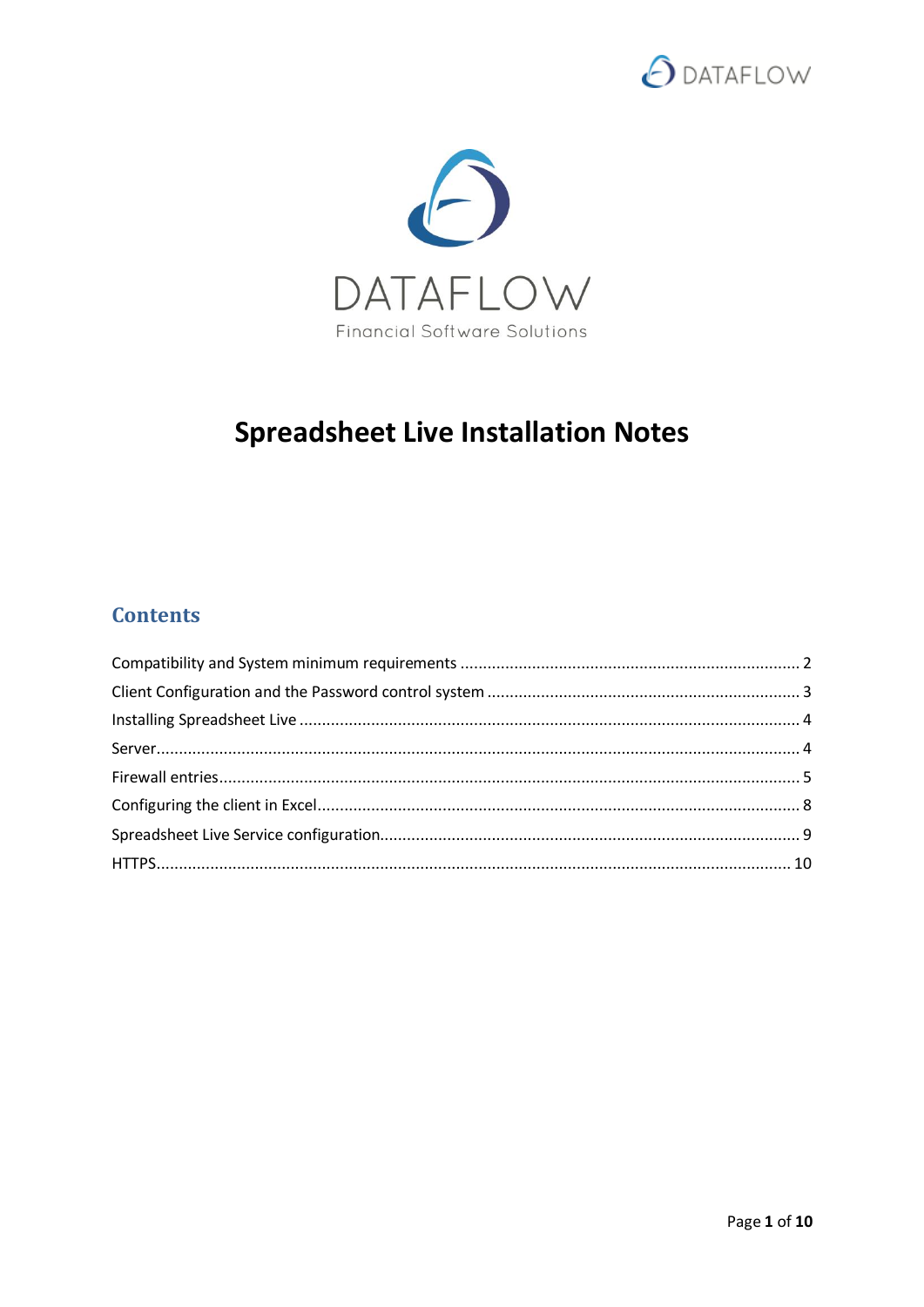

# <span id="page-1-0"></span>**Compatibility and System minimum requirements**

**Compatibility**: 32bit & 64bit

### **System minimum requirements**:

**Server**: .NET 4.5 – default features

**Client**: Dataflow Client Version 9.002-B Excel 2010 and above .NET 4.5 Adobe Acrobat Reader (Scanned Documents)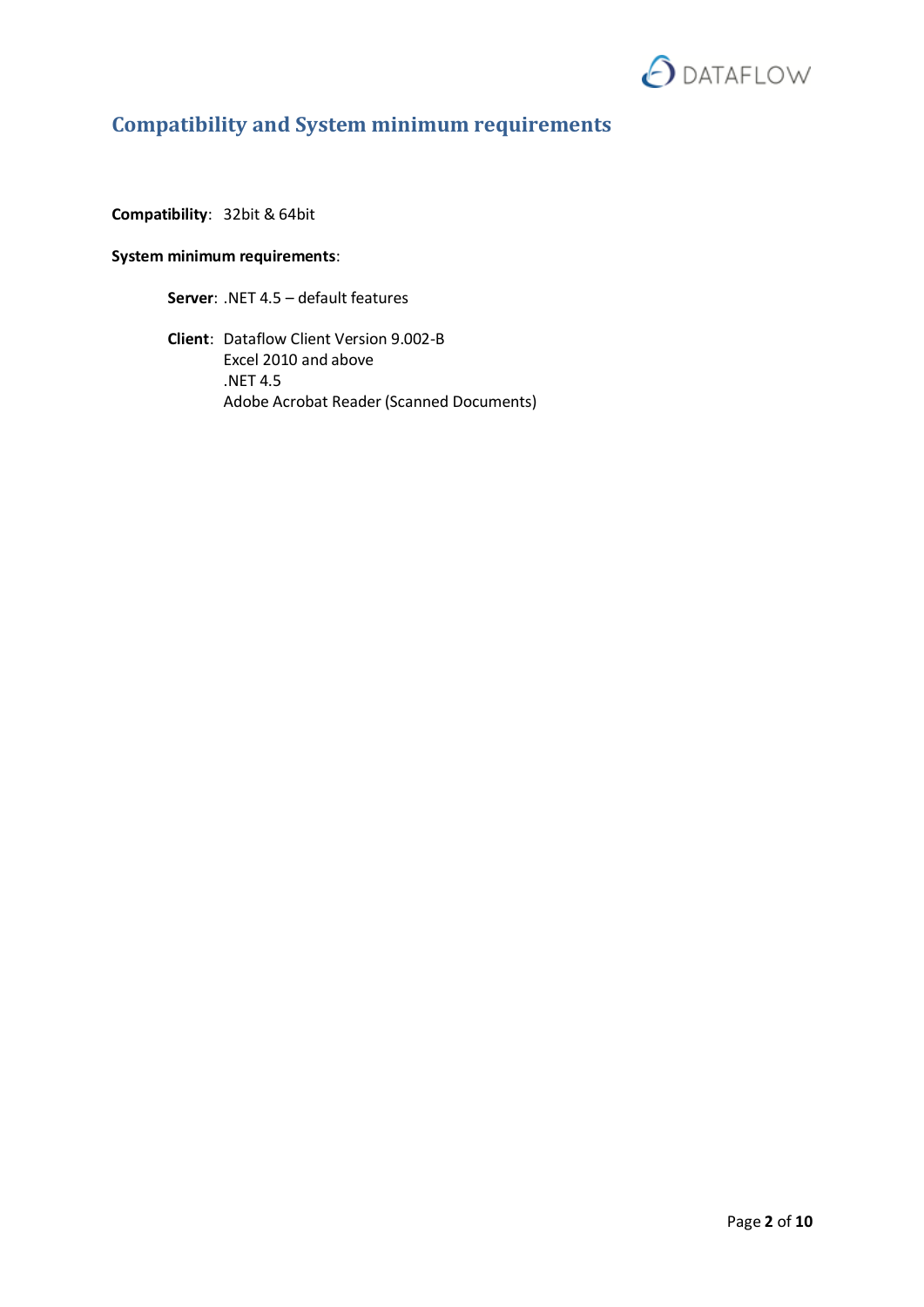

### <span id="page-2-0"></span>**Client Configuration and the Password control system**

In order for a site to be able to use Spreadsheet Live they will have to start using the new password control system. The client does not need to be aware of this, but Dataflow Accounts will have to be configured for it.

| C Client Configuration                            |  |
|---------------------------------------------------|--|
| Connection   Host Parameters   Wof Host<br>  Info |  |
| Connection Name                                   |  |
| http://test-spreadsheet:15001<br>Wef Host Address |  |
| Test Connection                                   |  |
| e Apply<br>Cancel                                 |  |

The latest version of the Client Configuration program now has an additional tab for the Wcf Host parameter. For Spreadsheet Live, this is the "DataflowHostAddress" parameter in the Web.config.appSettings file as indicated in the section Spreadsheet Live Server configuration, below.

# SMTP

Relays (Exchange) or an SMTP Server (Office 365) will need to be configured to allow password emails to be sent out to users. This would usually be done by the client or their IT company.

Password emails are only relevant if the client wants the "Enforce password change policy" option.

To enable the "Enforce password change policy" option, run this SQL statement:

insert into ACOOPTS values (202,1,null,null)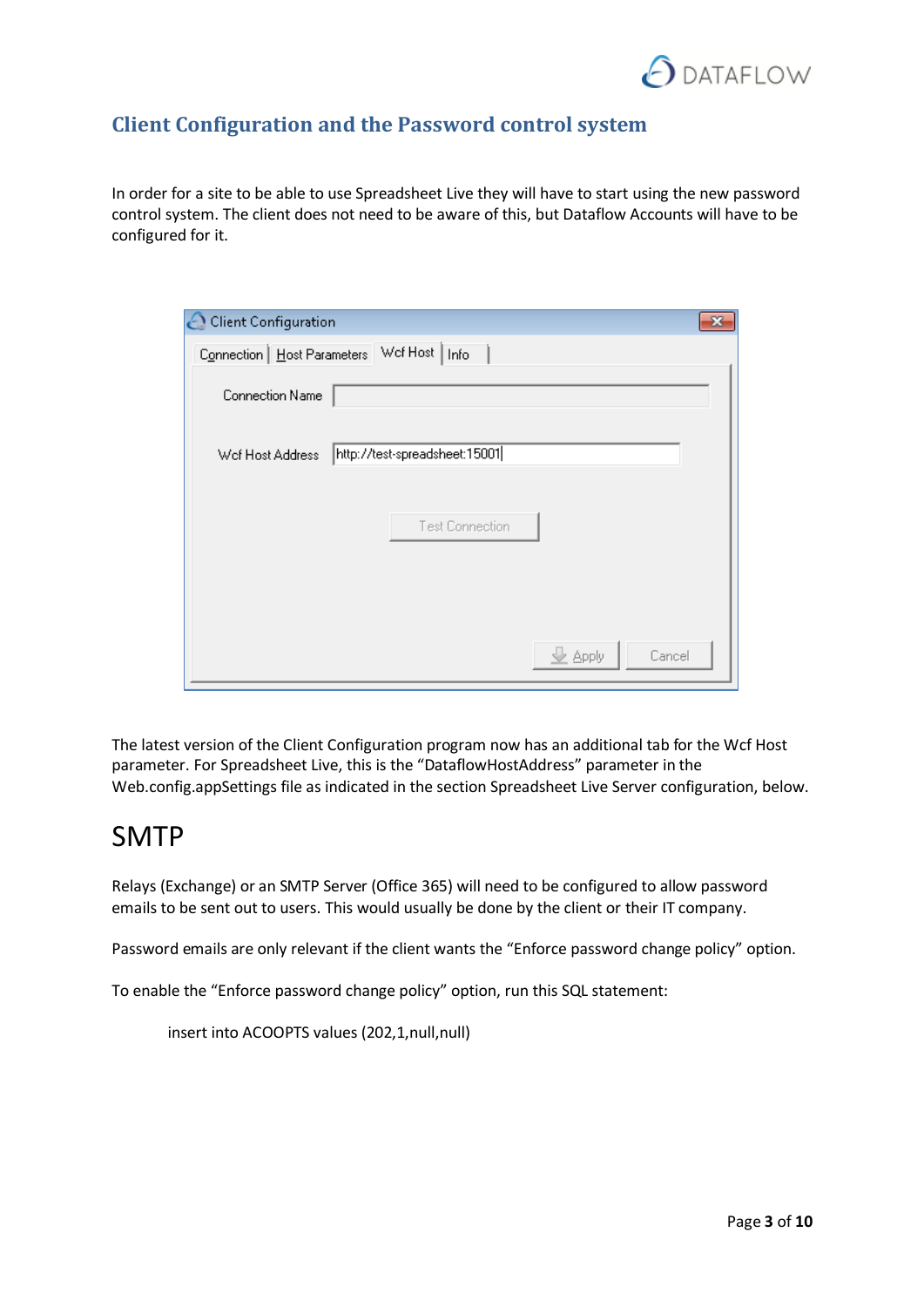

# <span id="page-3-1"></span><span id="page-3-0"></span>**Installing Spreadsheet Live**

### **Server**

#### **Run the .msi setup program**:

| Name                                 | Date modified    | Type                    | Size     |
|--------------------------------------|------------------|-------------------------|----------|
| Dataflow.Spreadsheet.Live.Server.msi | 09/07/2018 17:12 | Windows Installer       | 8,345 KB |
| setup.exe                            | 09/07/2018 17:12 | <b>Application</b>      | 511 KB   |
| Web.config.appSettings               | 13/07/2018 16:34 | <b>APPSETTINGS File</b> | 1 KB     |
| Web.config.connectionStrings         | 05/07/2018 09:15 | CONNECTIONSTR           | 1 KB     |
| Web.config.smtpSettings              | 04/07/2018 09:11 | SMTPSETTINGS File       | 1 KB     |

#### **This installs into**:

#### C:\Program Files (x86)\Dataflow (UK) Limited\Dataflow Spreadsheet Live Server

#### **Copy the three config files into the install folder**:

| ∽<br>Name                            | Date modified    | Type                    | Size            |
|--------------------------------------|------------------|-------------------------|-----------------|
| Dataflow.Spreadsheet.Live.Server.msi | 09/07/2018 17:12 | Windows Installer       | 8,345 KB        |
| setup.exe                            | 09/07/2018 17:12 | Application             | 511 KB          |
| Web.config.appSettings               | 13/07/2018 16:34 | <b>APPSETTINGS File</b> | 1 <sub>KB</sub> |
| Web.config.connectionStrings         | 05/07/2018 09:15 | CONNECTIONSTR           | 1 KB            |
| Web.config.smtpSettings              | 04/07/2018 09:11 | SMTPSETTINGS File       | 1 <sub>KB</sub> |

#### **Edit the config files as indicated in the section**:

Spreadsheet Live Server configuration, below.

Open the Service console from Control Panel and start the Dataflow Spreadsheet Live Server service.

| <b>Q.</b> Services<br>$-23$<br>▣<br>$\Box$ |                        |                                   |                                                 |                 |                |                       |  |
|--------------------------------------------|------------------------|-----------------------------------|-------------------------------------------------|-----------------|----------------|-----------------------|--|
| File<br>Action<br>View<br>Help             |                        |                                   |                                                 |                 |                |                       |  |
| Œ                                          |                        |                                   |                                                 |                 |                |                       |  |
| Services (Local)<br><b>10L</b>             | Services (Local)<br>Ο. |                                   |                                                 |                 |                |                       |  |
| Name<br>Dataflow Spreadsheet Live Server   |                        |                                   |                                                 | Description     | Status         | Startup Type 4        |  |
|                                            |                        |                                   | Dataflow Document Store                         | Dataflow D      | Started        | Automatic (C          |  |
|                                            | Start the service      |                                   | Dataflow Service                                |                 | Started        | <b>Automatic</b>      |  |
|                                            |                        |                                   | Dataflow Spreadsheet Live Server                | Services dat    |                | Automatic             |  |
|                                            | Description:           |                                   | <b>Company of the Server Process Lauricrier</b> | The DCOM        | Started        | <b>Automatic</b><br>Ξ |  |
| Services data requests from                |                        | C. Desktop Window Manager Session | Provides De                                     | Started         | Automatic      |                       |  |
|                                            | Spreadsheet Live       |                                   | <b>O.</b> DHCP Client                           | Registers an    | Started        | Automatic             |  |
|                                            |                        |                                   | <b>The Principal Constitution Constitution</b>  | The Distance of | <b>Channel</b> | والمستحدث والمستحدث   |  |

You may need to add an entry to the firewall on the server for the ports specified on the two Host Address entries in the file: Web.config.appSettings, below.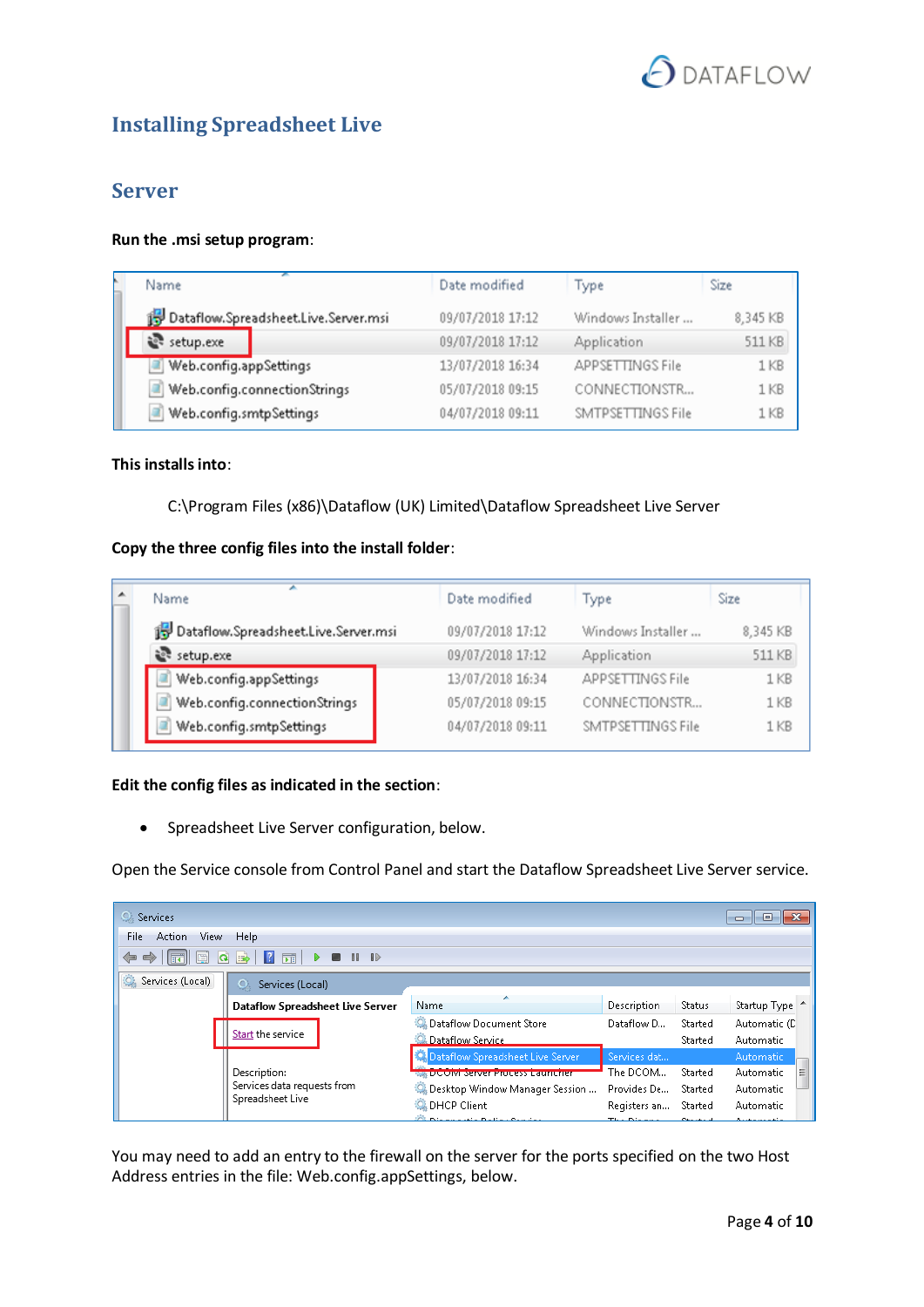

### <span id="page-4-0"></span>**Firewall entries**

#### **Click on "Advanced settings"**



**Highlight and right-click on "Inbound Rules" and select "New Rule"**



**Select "Port" and click "Next"**

| <b>Britain Manufacture Wilde</b>         |                                                                                |  |
|------------------------------------------|--------------------------------------------------------------------------------|--|
| <b>Rule Type</b>                         |                                                                                |  |
| Selective Spe of frevall subjects as Me. |                                                                                |  |
| <b>Slow:</b>                             |                                                                                |  |
| · Buildings                              | What is a similar outlook at its assistant                                     |  |
| <b>a</b> Piotoxi and Fork                |                                                                                |  |
| a Acion                                  | <b>C Program</b>                                                               |  |
| # Profile                                | Fisie frei: portada connections for a program.                                 |  |
| a Naos                                   | <sup>in</sup> Port<br>fisie frei; portado connector e for e 107° or UU fi pot. |  |
|                                          | <sup>(b)</sup> Predefined:                                                     |  |
|                                          | BranchCaphe - Content Retievel Discrimination                                  |  |
|                                          | Fisie final: postatis conmeditions for a windows experience.                   |  |
|                                          | (2) Darbon<br>Darkow rate.                                                     |  |
|                                          |                                                                                |  |
|                                          | Lease more about week peer                                                     |  |
|                                          | Nick><br>$5.96\%$<br>Escal                                                     |  |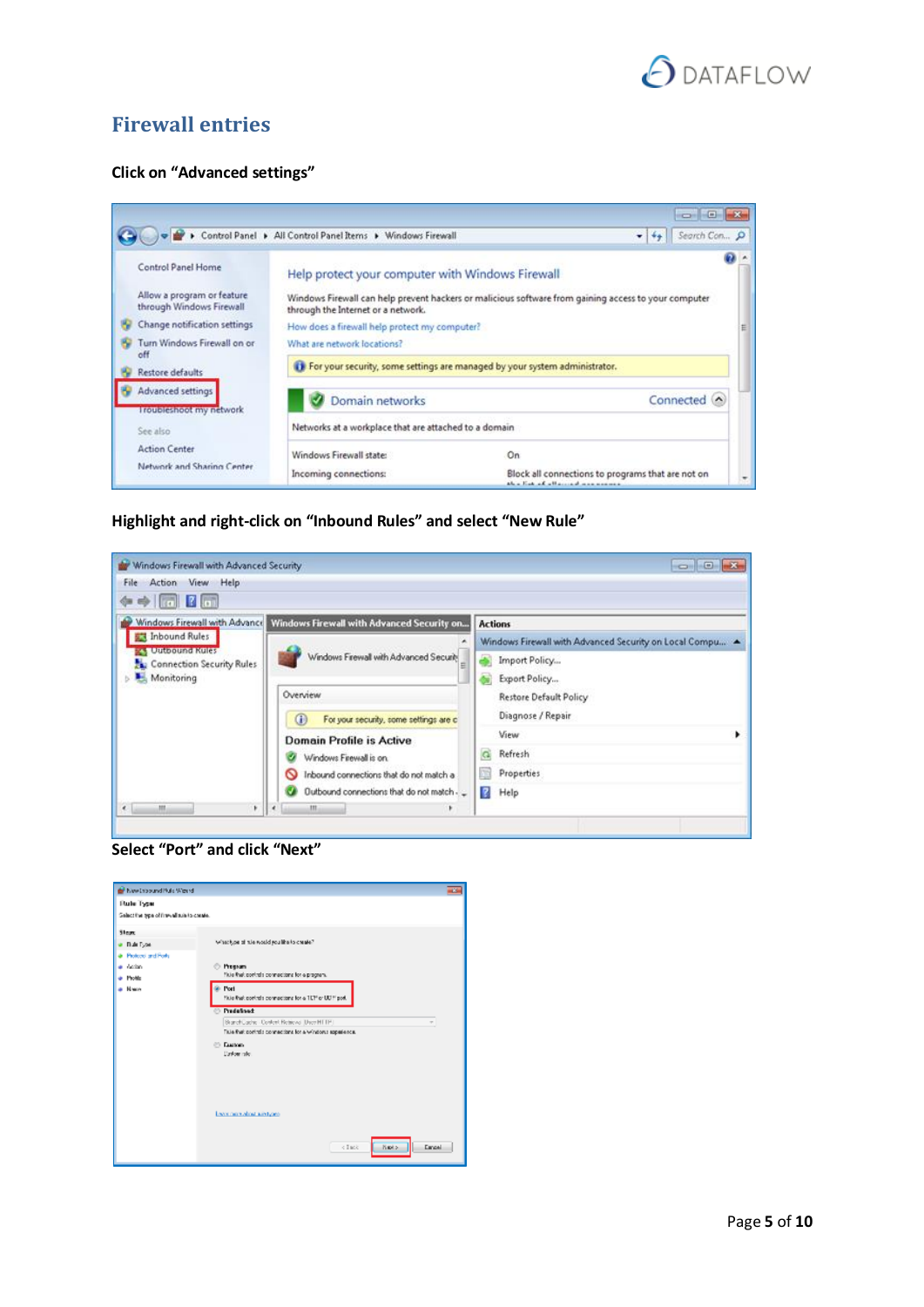

| Enter the two port numbers, separated by a comma, and click "Next" |  |  |
|--------------------------------------------------------------------|--|--|
|--------------------------------------------------------------------|--|--|

| New Inbound Rule Wizard                                                              |                                                                                                                                                                                                                                           | $\alpha$ |
|--------------------------------------------------------------------------------------|-------------------------------------------------------------------------------------------------------------------------------------------------------------------------------------------------------------------------------------------|----------|
| <b>Protocol and Ports</b>                                                            |                                                                                                                                                                                                                                           |          |
| Specify the protocols and ports to which this rule applies.                          |                                                                                                                                                                                                                                           |          |
| <b>Steps:</b><br>Rule Type<br>Protocol and Ports<br><b>Action</b><br>Profile<br>Name | Does this rule apply to TCP or UDP?<br>o TCP<br><b>UDP</b><br>Does this rule apply to all local ports or specific local ports?<br>All local ports<br>O<br>15001,15002<br><b>Specific local ports:</b><br>o<br>Example: 80, 443, 5000-5010 |          |
|                                                                                      | Learn more about protocol and ports<br>< Back<br>Cancel<br>Next >                                                                                                                                                                         |          |

#### **The defaults are fine…. Click "Next"**

| <b>New Inbound Rule Wizard</b> | $\mathbf{x}$                                                                                                                                                                                                                                     |
|--------------------------------|--------------------------------------------------------------------------------------------------------------------------------------------------------------------------------------------------------------------------------------------------|
| Action                         |                                                                                                                                                                                                                                                  |
|                                | Specify the action to be taken when a connection matches the conditions specified in the rule.                                                                                                                                                   |
| Steps:                         |                                                                                                                                                                                                                                                  |
| <b>Rule Type</b>               | What action should be taken when a connection matches the specified conditions?                                                                                                                                                                  |
| <b>Protocol and Ports</b>      | Allow the connection                                                                                                                                                                                                                             |
| Action                         | This includes connections that are protected with IPsec as well as those are not.                                                                                                                                                                |
| Profile                        | Allow the connection if it is secure                                                                                                                                                                                                             |
| Name                           | This includes only connections that have been authenticated by using IPsec. Connections<br>will be secured using the settings in IPsec properties and rules in the Connection Security<br>Rule node.<br>Customize<br><b>Block the connection</b> |
|                                | Learn more about actions<br>< Back<br>Cancel<br>Next >                                                                                                                                                                                           |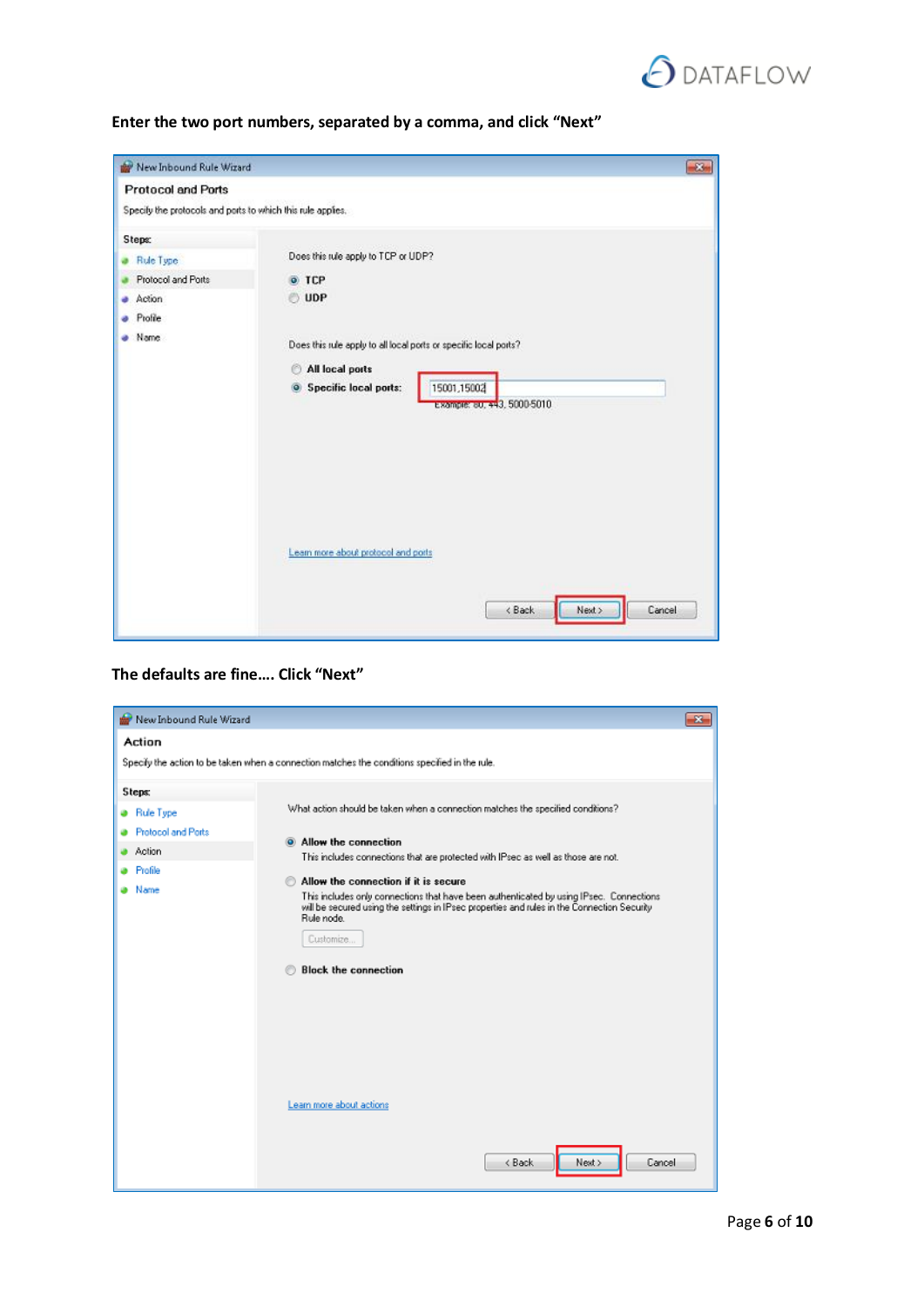

**Just "Domain" will normally be good enough. (It may need "Public" for external HTTPS access – haven't tested this.)**

**Click "Next"** 

| <b>No</b> New Inbound Rule Wizard                 | $-x$                                                                                                                                                                  |
|---------------------------------------------------|-----------------------------------------------------------------------------------------------------------------------------------------------------------------------|
| Profile                                           |                                                                                                                                                                       |
| Specify the profiles for which this rule applies. |                                                                                                                                                                       |
| Steps:                                            |                                                                                                                                                                       |
| <b>Rule Type</b>                                  | When does this rule apply?                                                                                                                                            |
| Protocol and Ports                                |                                                                                                                                                                       |
| Action<br>Profile                                 | Domain<br>Applies when a computer is connected to its corporate domain.                                                                                               |
| Name                                              | Private<br>Applies when a computer is connected to a private network location.<br>$\Box$ Public<br>Applies when a computer is connected to a public network location. |
|                                                   | Learn more about profiles<br>< Back<br>Next ><br>Cancel                                                                                                               |

**Enter a good name, and click "Finish"**

| New Inbound Rule Wizard                        | $\overline{\mathbf{x}}$            |
|------------------------------------------------|------------------------------------|
| Name                                           |                                    |
| Specify the name and description of this rule. |                                    |
| Steps:                                         |                                    |
| <b>a</b> Rule Type                             |                                    |
| Protocol and Ports                             |                                    |
| Action<br>۵                                    |                                    |
| <sup>a</sup> Profile                           | Name:<br>Dataflow Spreadsheet Live |
| Name                                           |                                    |
|                                                | Description (optional):            |
|                                                |                                    |
|                                                |                                    |
|                                                |                                    |
|                                                |                                    |
|                                                |                                    |
|                                                |                                    |
|                                                |                                    |
|                                                |                                    |
|                                                |                                    |
|                                                |                                    |
|                                                |                                    |
|                                                |                                    |
|                                                | < Back<br>Finish<br>Cancel         |
|                                                |                                    |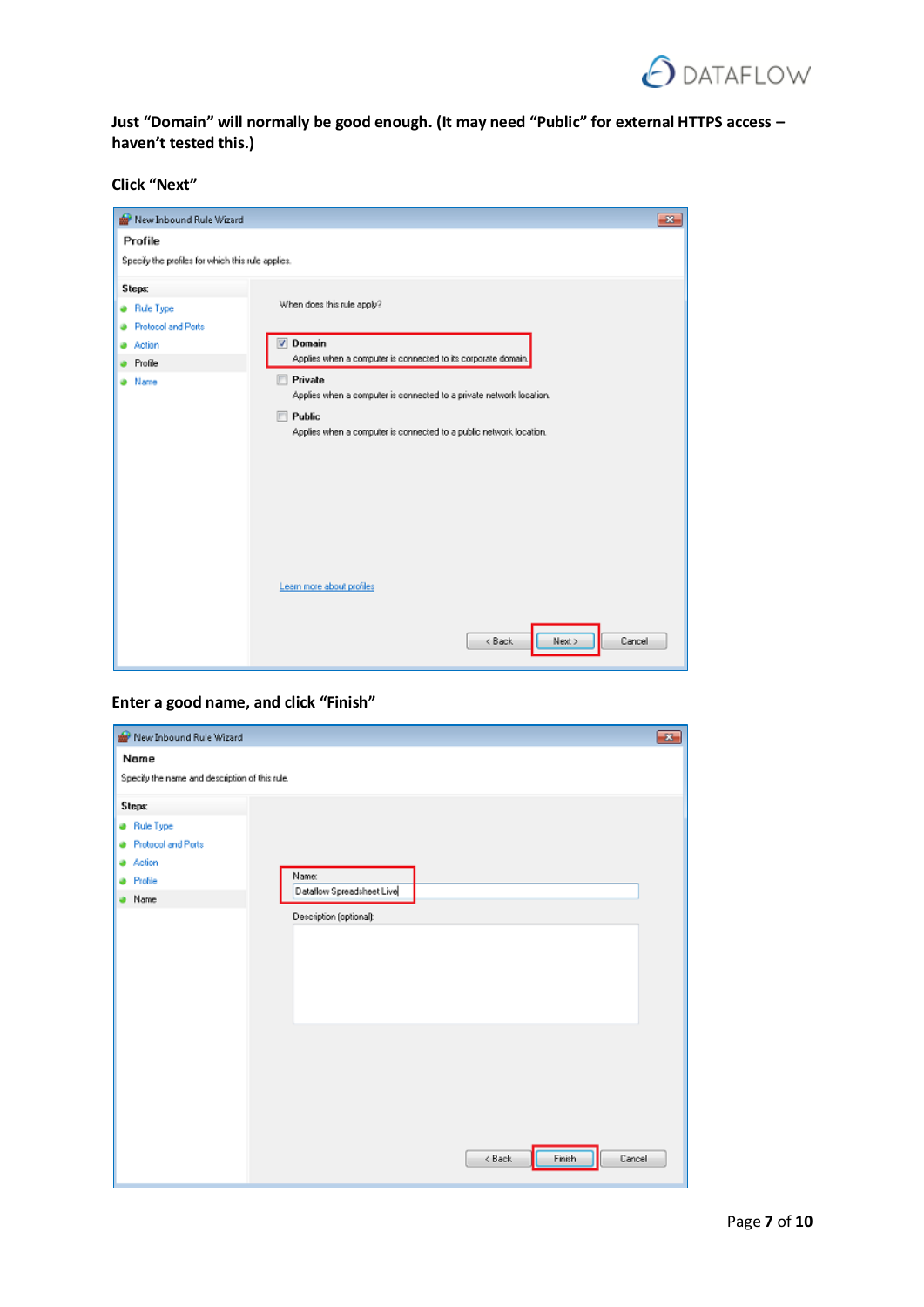

# <span id="page-7-0"></span>**Configuring the client in Excel**

To configure Spreadsheet Live in Excel, enter the Host Address of the server:

| <b>X</b> Configure Host Services |                                       |        |
|----------------------------------|---------------------------------------|--------|
|                                  | Enter the address of the host website |        |
| <b>Host address</b>              |                                       | Test   |
|                                  | OK                                    | Cancel |

The first time Spreadsheet Live is used this window will be displayed automatically. Otherwise, you can open this dialog by clicking here:

| Libraries |                                                              |                        |
|-----------|--------------------------------------------------------------|------------------------|
|           | User ID BUPERVISOR                                           |                        |
|           | Password                                                     |                        |
|           | Remember me                                                  | Looin                  |
|           |                                                              | Send me a new password |
|           | Licensed to: Dataflow (UK) Limited<br>Version 1.0.6730.14740 |                        |
|           |                                                              |                        |

The host address is the address of the machine, followed by the port number. This can take the form of an IP address:

[http://192.168.77.89:15001](http://192.168.77.89:15001/)

or it can be the host machine name:

[http://IISTEST-SERVER:15001](http://iistest-server:15001/)

or it can be an FQDN (Fully Qualified Domain Name):

[http://spreadsheetlive.mydomain.co.uk:15001](http://spreadsheetlive.mydomain.co.uk:15001/)

Where only HTTP access is required over a local network (including VPN) then IP address or host machine name should be sufficient.

A FQDN is required for HTTPS. If external access is required then this must be done using HTTPS, and requires more configuration not dealt with here.

NB. You will almost certainly have to open the port in the firewall on the host serve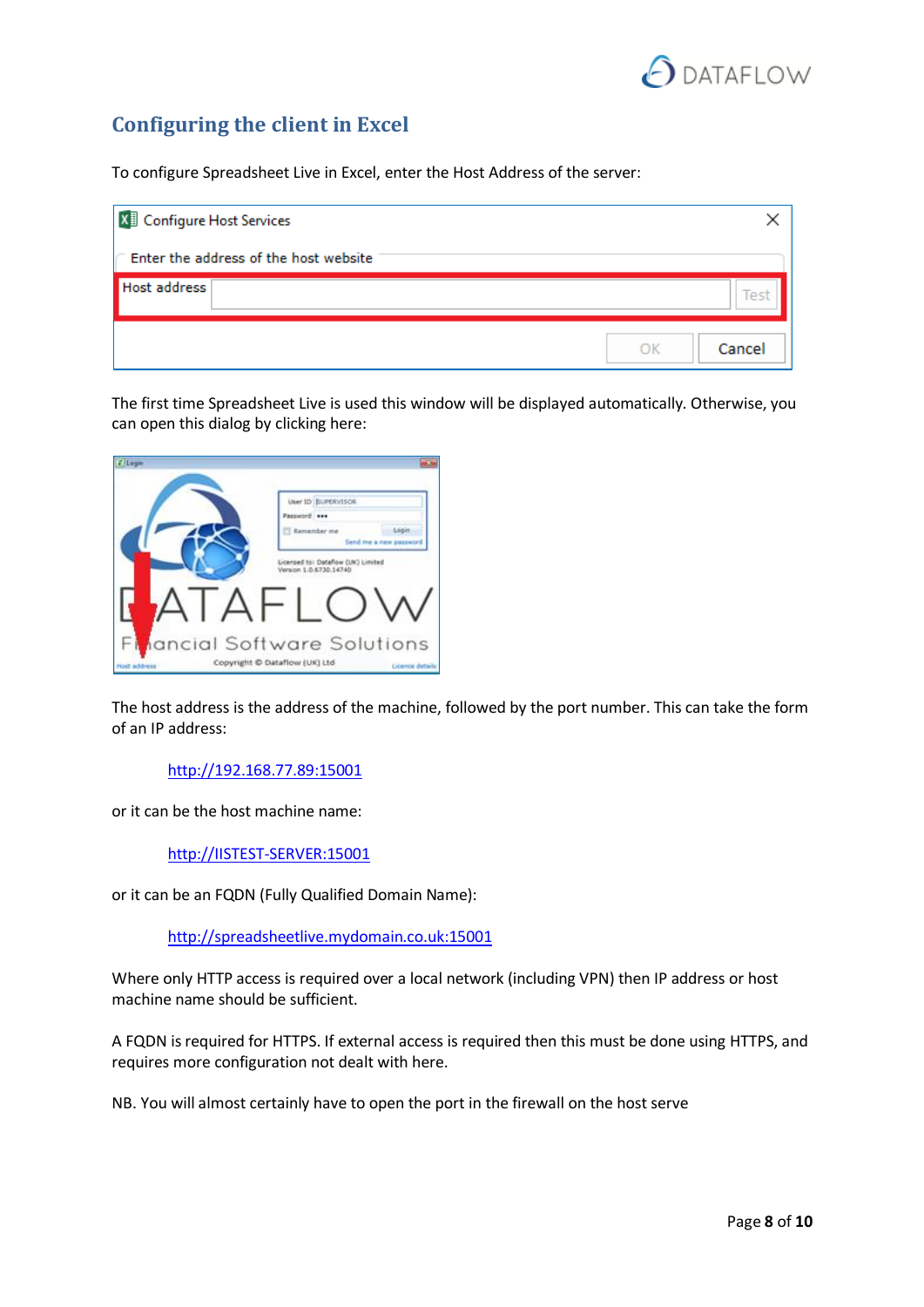

### **Spreadsheet Live Service configuration**

If necessary, change the port number (Eg, :15001) of the Host Address entries. You should only have to do this if there is a conflict with another service or if you are setting up a second instance of the service on the same server.

Web.config.appSettings

```
<?xml version="1.0"?>
        <appSettings>
          <clear/>
          <add key="ExcelHostAddress" value="http://localhost:15001" /> <!-- Default value 15001 -->
          <add key="DataflowHostAddress" value="http://localhost:15002" /> <!-- Default value 15002 -->
          <add key="IsTesting" value="false"/>
         <add key="ServerDelay" value="0"/><br><add key="SupportMail" value="support@dataflow.co.uk" />
                                                                               <!- Set this value to blank if not enforcing password change policy -->
        </appSettings>
Web.config.connectionStrings
        <?xml version="1.0"?>
        <connectionStrings>
         <clear/>
         <add name="Dataflow" connectionString="MultipleActiveResultSets=True; Server=DFS-2-SQLSERVER\SQL2017; Database=DF32_P2P_Demo;
                                User id=SYSDBA; Password=masterkey; Application name=Dataflow.Wcf"/>
       </connectionStrings>1
Web.config.smtpSettings
        <?xml version="1.0"?>
        <smtp from="Dataflow Notifications &It;accounts@dataflow.co.uk&gt;">
         <network host="dfs-ex1" port="25" password="" userName="" /> <!—Set "host" to blank if not enforcing password change policy -->
        </smtp
```